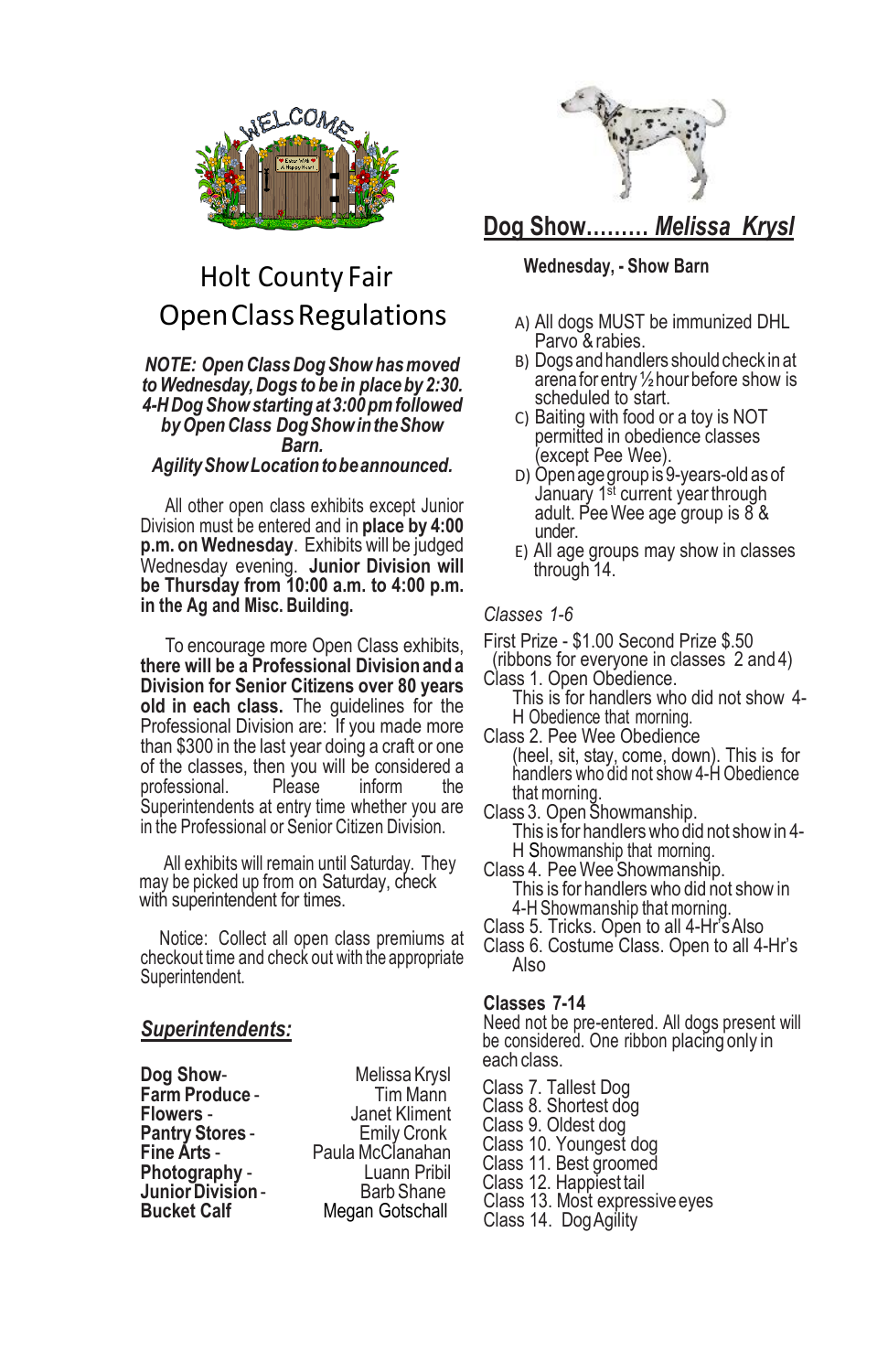

*First prize is \$1.00 in each class; Second is \$.50, Best of Show -\$5.00*

An exhibitor may enter only one exhibit of each itemlisted.

One Gallon Winter Wheat OneGallon Spring Wheat One Gallon Rye One Gallon Barley One Gallon Oats OneGallon Buckwheat FiveEarsPopCorn FiveEarsLastYear'sCorn,AnyVariety FiveEarsThisYear'sCorn,AnyVariety OneEar LastYear'sCorn,AnyVariety OneEarThisYear'sCorn,,AnyVariety OneQuart Field Beans One Gallon Alfalfa See One Gallon Sweet Clover Seed One Gallon Alsike Clover Seed Five Ears Sweet Corn One Gallon Red CloverSeed One Gallon Madison Vetch One Gallon Grain Sorghums, Any Variety One Gallon Brome Seed FiveWhite Potatoes on Plate **Five Red Potatoes on Plate** Two Rutabagas on Plate Five Turnips on Plate Five Tomatoes on Plate (red) Five Tomatoes on Plate (yellow) Five Pear Tomatoes on Plate FiveCherryTomatoesonPlate Five Roma Tomatoes on Plate One Quart Peanuts Five Yellow Onions on Plate Five White Onions on Plate Five RedOnions on Plate Two Slicing Cucumbers Five Pickling Cucumbers One Plant of Celery Five Table Beets on Plate Two Sweet Peppers on Plate FiveHot Peppers on Plate Five Kohlrabi on Plate Five Carrots on Plate Five Parsnips on Plate TwoHeadsofCabbage Two Pie Pumpkins TwoTableSquash (Summer) Two Winter Squash

One Zucchini Squash **Two** Egg Plant One Plant Parsley One Plant Dill Two Muskmelons Two Watermelons Heaviest Watermelons Heaviest Pumpkin Five Green String Beans on Plate Five Yellow String Beans on Plate One Plant of Spinach Five Stalks Rhubarb Five Okra on Plate OneSwissChard Three Plants Corn on Stalk Three SunflowerPlants **Sheaf Grains &Grasses** Sheaf should be five inches at the band, neatly stripped of leaves and neatly tied. *First prize is \$1.00 in each class, second is \$.50*. Soy Beans<br>Rye

Winter Wheat Bye<br>Spring Wheat Alfalfa Hay Spring Wheat Alfalfa Hay Timotȟy<br>Clover. red Field Beans Clover, sweet hay Alfalfa Seed<br>Lima Beans Sorghum, gr Lima Beans Sorghum, grain<br>Brome Grass Sorghum, fodde Sorghum, fodder Intermediate Wheat Grass

#### *CompositeForage&SmallGrainExhibit*

Exhibits can be made by individuals, precincts, or organizations.

Samples to be mounted on a 4'X8" board, preferably painted white. A minimum of 20 samples must be mounted. Samples may be native or introduced species, should be attractively arranged and labeled on board, and no more than two inches at the band. *First prize \$5.00, second prize \$4.00.*

#### *Fruits*

All fruits must be raised by exhibitors. *First prize is \$1.00 in each class; second is \$.50.*

*Apples, five on a plate*

Ben Davis Strawberry Greening, N.W. Tallman S<br>Black Ben Davis Winesap Black Ben Davis Winesap<br>Grimes Golden Wealthy Grimes Golden<br>Jonathan **Delicious** 

Wealthy Summer

*CrabApples, five on a plate*

Minnesota Syberian<br>Martha Hyslop Martha **Hyslop**<br>Alaska Whitney Romanite

Whitney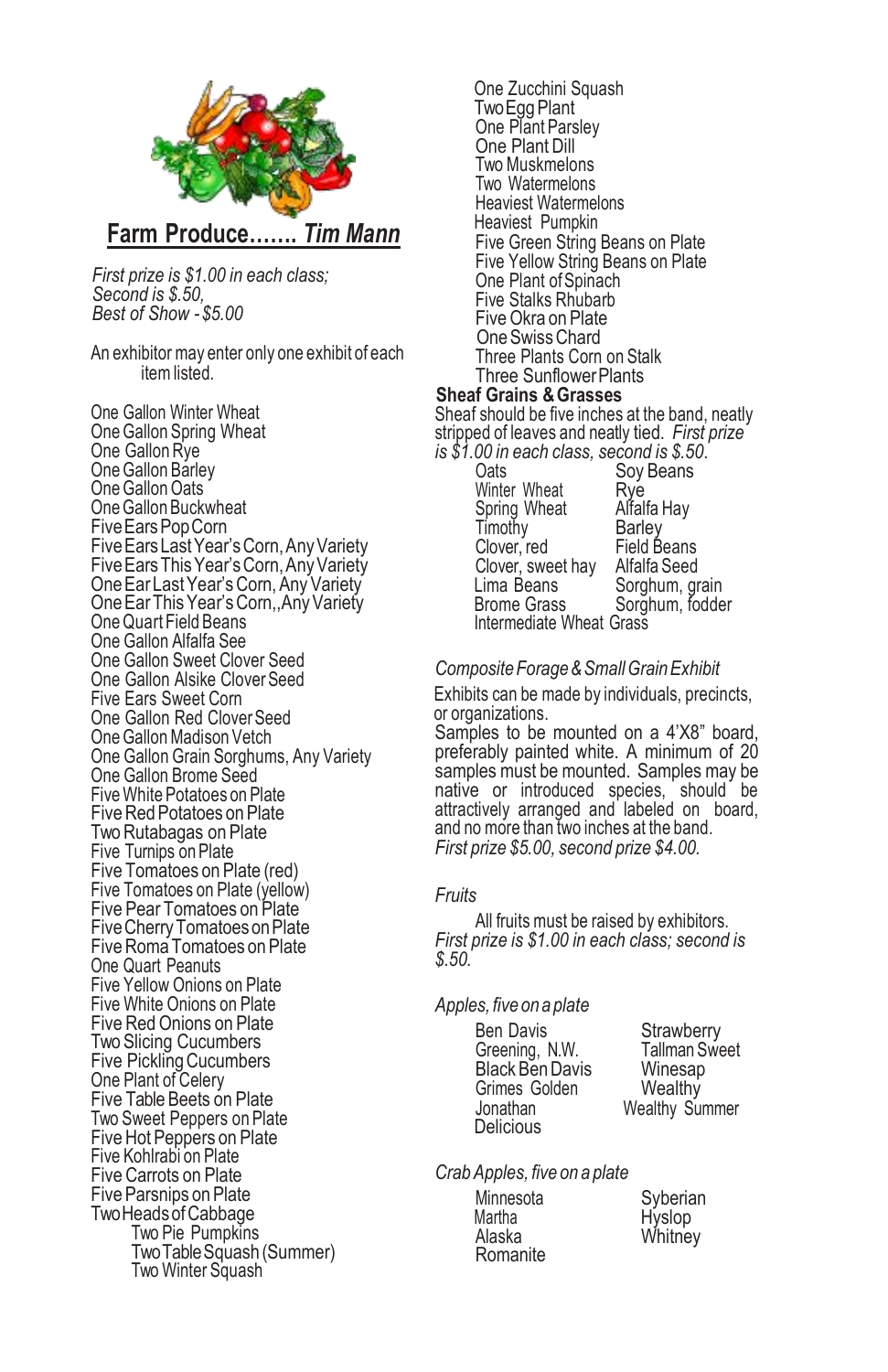*Strawberries,fiveon aplate*

### *Plums, six on a plate*

| Transcedent<br><b>Blue Damson</b><br>Pattawatmie<br>Wauneta | Wolf<br>Sapa<br>Opata |
|-------------------------------------------------------------|-----------------------|
|-------------------------------------------------------------|-----------------------|

| Grapes, best plate                          |                     |
|---------------------------------------------|---------------------|
| <b>Concord Grapes</b><br>Delaware<br>Grapes | <b>White Grapes</b> |

*Pears, five on a plate* Kiefer Piper Peter Piper **Bartlett** 

## *Peaches, five on a plate*

| Seeding |  |
|---------|--|
| 7       |  |

Grafted or Budded

### **Quince**



## **Flowers…………***Janet Kliment*

*First prize \$1.00, Second \$.50\* Best of Show \$5.00* The top placings in each division will be recognized.

#### **Cut Flowers (3 stems with 1 inch of foliage or less unless otherwise stated)**

- 1. Aster
- 2. Bachelor Button
- 3. Ballon Flower
- 4. Balsam
- 5. Bell Flower
- 6. Bleeding Heart (Fernleaf)
- 7. Calendula
- 8. Canna (1 Stem)
- 9. Castor Bean (1 stem)
- 10. Celosia
	- a. crested
	- b. plume
- 11. Chrysanthemum a. football
	- b. large
	- c. cushion
	-
- 12. Cockscomb
- 13. Columbine 14. Cosmos 15. Dahlia a. large b. small c. seed 16. Day Lily 17. Daisy a. perennial 18. Delphinium (1 spike) 19. Dianthis 20. Echinacea 21. Foxglove (1 spike) 22. Gaillardia 23. Gerbera 24.Gladiolus (any color 1 spike) 25. Gomphrena 26. Hibiscus (1 stem) 27. Hollyhock (1 spike) 28. Hosta 29. Hydrangea (1 stem) 30. Impatiens a. single b. double c. rose 31. Lavender 32. Lillies (any type 1 stem) 33. Marigolds 34. Melapodrum 35. Moss Rose 36. Nasturtium 37. Nicotiama 38. Obedient (1 stem) 39. Pansys 40. Petunias a. single b. double c. fancy 41. Phlox a. flox 42. Red Hot Poker 43. Roses a. Climbing (1 stem or cluster) b. Floribunda (1 cluster) c. Grandiaflora (1 stem or cluster) d. Grootendorst (1 cluster) e. Hybrid Tea (1 stem) f. Miniature (1 cluster) g. Polyanthus (1 cluster) 44. Rubeckia 45. Salvia a. annual
	- b. perennial
- 46. Scabiosa
- 47. Snapdragon
- 48. Strawflower
- 49. Statice
- 50. Sunflower
- 51. Tuberous Begonia
- 52. Vinca
- 53. Zinnia
	- a. large
	- b. fancy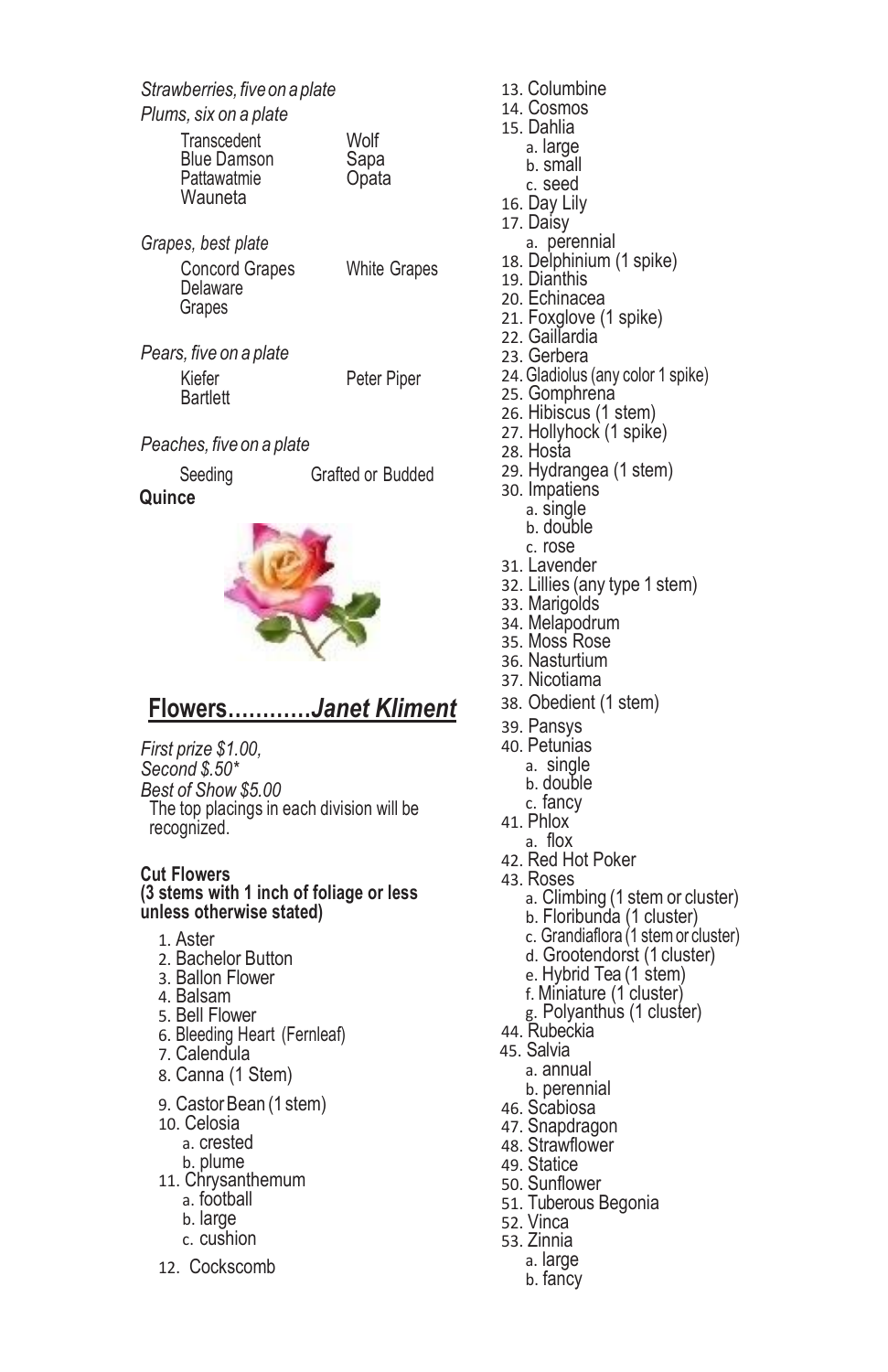- c. small 54. Yarrow a. perennial 55. Any Other *HoltCountyWildflowers* (with foliage)
	-
	- 1. Bean<br>2. Buck
	- 2. Buckwheat<br>3. Buttercup 3. Buttercup<br>4. Caper
	-
	- 4. Caper<br>5. Figwor<br>6. Flax **Figwort**
	-
	- 6. Flăx<br>7. Gent 7. Gentian<br>8. Lilv
	- 8. Lily<br>9 Mali
	- Mallow
	- 10. Milkweed
	- 11. Mint
	- 12. Nightshade
	- 13. Parsley
	- 14. Pink
	- 15. Poppy
	- 16. Primrose
	- 17. Rose
	- 18. Spiderwort
	- 19. Spurge
	- 20. Sunflower
		- a. Yellow
		- b. Pink
		- c. White
		- d. Purple (blue)

#### *21. Vervain*

## *22. Any Other*

*Fresh Arrangement (Accessories allowed with any foliage)*

- 1. Monochromatic (one color)
- 2. Holt County Fair (theme)
- 3. Using Holt County Wildflower and Grasses
- 4. Holiday
- 5. Rose Bouquet (any mix)
- 6. Blooming Bouquet (any mix)
- 7. Dare to be Different

### *Artistic*

- (Fresh or artificial)
- 1. Corsage (in plastic bag)
- 2. Silk Arrangement
- 3. Dried Arrangement
- 4. Swag
- 5. Wreath

### *Educational*

#### *(Displayed with explanation)*

- 1. Rocks
- 2. Preserved plant
- 3. Conservation
- 4. Fertilizers and insecticides
- 5. Gardening books and magazines

*House Plants (Grown in house pots)* 1. Any **Container Plantings** (Grown in outside pots) 1. Annuals



## **Pantry Stores……***Emily Cronk*

*First prize \$1.00, Second \$.50, Best of Show \$5.00.* 

Money will be awarded only on items in the premium list. Prizes as shown above each class unless otherwise indicated. After judging of loaf breads and cakes, a samplewill be left on exhibit, the remainder may be taken by exhibitor. Therewill be two age divisions: 8-18 and 18

to adults.

*Quick Breads*

Baking Powder Biscuits, plate of four Cornbread, ¼ pan Fruit BreadLoaf FourPlainMuffins

*YeastBreads*

Cinnamon Rolls, four White Bread Loaf GrahamorWholeWheatBread Rye bread Cloverleaf Rolls, four Batter Bread Crescent Rolls Dinner Rolls

## *Cakes*

Angel Food Chiffon Sponge Chocolate or Devil's Food Spice Fruit Cake Applesauce Cake Pineapple Cake White Cake Marble Cake

#### **Decorated Cakes**

Holiday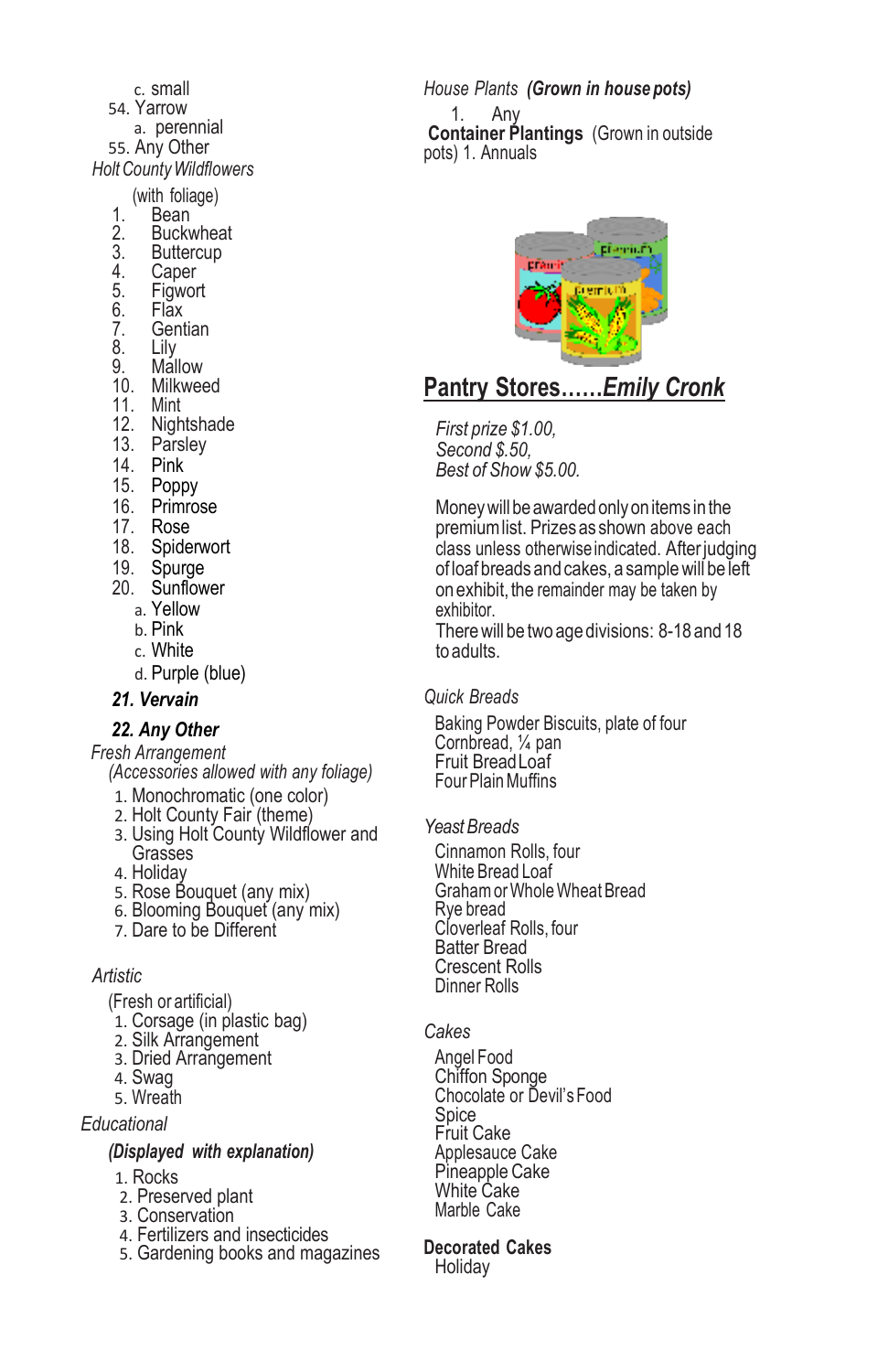#### **Wedding Birthdav Other**

## *Pies*

**Cream** Meringue Two-Crust Fruit

## *Cookies*

Four on a plate **Refrigerator** Chocolate Chip (standard recipe) Oatmeal drop Sugar Molasses Peanut Butter

#### *Canned Goods*

All canned fruits, vegetables, meats and pickles must be in regular pint or quartjars.

#### *Fruit*

Apples<br>Applesauce **Reaches**<br>Pears Applesauce<br>Apricots Bing Cherries<br>Cherries Cherries **Cherries** Prunes, Italian<br>Gooseberries **Raspherries** Gooseberries Raspberries<br>Granes Rhubarb Grapes **Rhubarb**<br>Huckleberries **Reserves** Sand che Huckleberries Sand cherries<br>
Mulberries Strawberries

## *Vegetables*

Asparagus Peppers<br>Beets Pumpkin Beans, lima<br>Beans, shelled **Beans**, shelled Beans, shelled<br>Carrots Carrots **Carrots** Vegetable Mix<br>Corn Tomato Juice Greens Sandwich Spread

#### *Meats*

Beef Mincemeat<br>Chicken Sausage Chicken Sausage<br>Fish Steak **Hamburger** 

### *Pickles*

Bean Mustard<br>Reet Chion Beet Salad or Relish<br>Carrot Catsup<br>Chili Sauce **Chili Sauce**<br>Chili Sauce **Religions** Sliced Cucum Corn Salad or Relish

Plums, Tame<br>Plums, Wild Strawberries

Pumpkin<br>Hominy Tomato Juice<br>Peas

**Steak** 

Onion<br>Peach Peppers Sliced Cucumber<br>Sour Cucumber Crab Apple Sweet Cucumber Cucumber-Cinnamon Rings Tomato<br>Cucumber Relish Watermelon Cucumber Relish <sup>V</sup>ater<br>Dill. Cucumber Calsa Dill, Cucumber<br>Mixed Spaghetti Sauce

#### **Jellies**

*Mustbestandard½pt. canningjar* Grape, wild<br>Peach Cherry Peach<br>Choke Cherry Plum Choke Cherry<br>Currant Currant Currant Raspberry<br>
Gooseberry Cooseberry Gooseberry Strawberry<br>Grape, tame Sand Cherr Sand Cherry

#### *JamorButter*

Peach Butter<br>Pear Butter

## *Preserves*

Cherry Strawberry<br>Garden Huckleberry Tomato Garden Huckleberry<br>Mulberry Plum

*Honey*

1 Pint



Watermelon



## **FineArts……***Paula McClanahan*

*First Prize \$1.00, Second \$.50, Best of show \$5.00*

#### *NeedleArt Rules for Best-In-County Contest at Nebraska State Fair*

- 1.Must be judged BEST IN NEEDLEWORK in County.
- 2.Onlyone articlemay be entered in this contest fromeach county. Exhibitor must live in county.
- 3.Superintendent of County Needle-work (or official) must send in exhibit with exhibitor's name and address.
- 4. Contest must be published in County Fair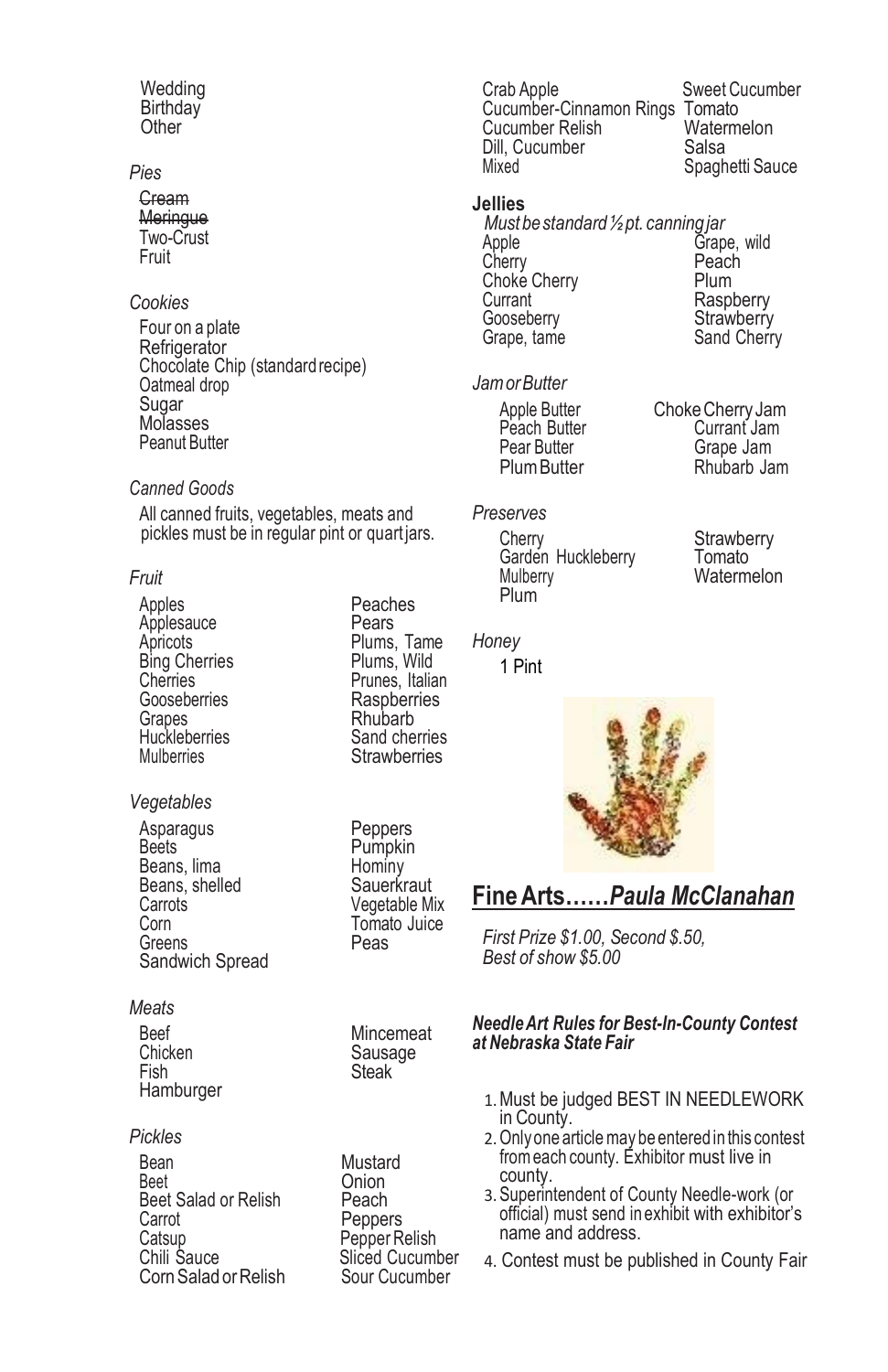Premium Book.

- 5.Exhibit will be under the general rules in the Nebraska State Fair Premium Book.
- 6.Best in County Exhibit & Entry will be accepted until 1st Friday of State Fair, 9:00 a.m. and will be judged on Friday at 1:30 p.m.

|     | 1st Prize  \$75.00 |              |
|-----|--------------------|--------------|
| 2nd |                    | Prize\$50.00 |
| 3rd |                    | Prize\$40.00 |
| 4th |                    | Prize\$35.00 |
|     | 5th Prize\$30.00   |              |

All exhibits must be entered and in place by 4:00 p.m. onThursday. Money will be awarded only on items in the premium list. Prizes as shown above each class unless otherwise indicated. Articles in this department in order to command premiums must have beenmade by *Ceramics* the exhibitors within the past two years. All work must be completed. No article can compete for more than one premium and only one entry can be made for each premium.

#### *Crocheted*

Afghans<br>Garment Garment Bedspreads<br>Baby Garment Baby Afghan Baby Garment Baby Afghans<br>Soft Pillow **Baby Conternant** Miscellaneous

#### *Knitted*

Afghans Soft Pillow<br>Bedspreads Baby Garm Baby Afghans Garment

#### *Embroidered*

Table Cloth Soft Pillow<br>Tea Towel Garment Tea Towel<br>Pillow Case Doily/Dresser Scarf

*Counted Cross-stitch*

Garment Pillow<br>Wall hanging Miscellaneous Wall hanging **Ornament** 

*Appliqué*

Garment Miscellaneous Pillow

Doily/Centerpiece<br>Table Cloth

Baby Garment<br>Miscellaneous

Wall Hanging<br>Miscellaneous

### *Fabric Paint*

Garment Wall hanging<br>
Soft Pillow Pillowcases **Miscellaneous** 

Pillowcases

## *Quilts*

Hand Quilt Baby<br>Machine Quilt Fied Quilt Machine Quilt<br>Wall hanging Wall hanging **Quilts Made by Groups**<br>
Garment **Miscellaneous** 

*Rugs*

AllKinds

#### *Handcraft*

Jewelry Dolls<br>Baskets Fabric Baskets Fabric<br>Leather Nature Leather<br>Metal

Metal **Metal**<br>Beads Macramé Beads Macramé<br>Paper Miscellan Miscellaneous

Miscellaneous

Draped Doll

*China Painting*

Animals, Nature & Wildlife Scenic (Sunrise, Sunset, etc.) Portrait (People) Floral Luster Fnamel Miscellaneous

*Historical Displays* 4-H Family/Home Community

*Scrapbooking*

Wedding School<br>History Family/Home C Family/Home Community

*Wood/Metal*

Furniture Toys<br>
I awnut I awn Miscellaneous

Lawn Ornaments



*Photography* **Luann Pribil**

*First prize \$1.00, Second \$.50 Best of Show\$5.00*

All displays should be framed or mounted

Original Piece Stain<br>Glaze Child' Child's Work<br>Stain Underglaze Stain<br>Draped Doll Overglaze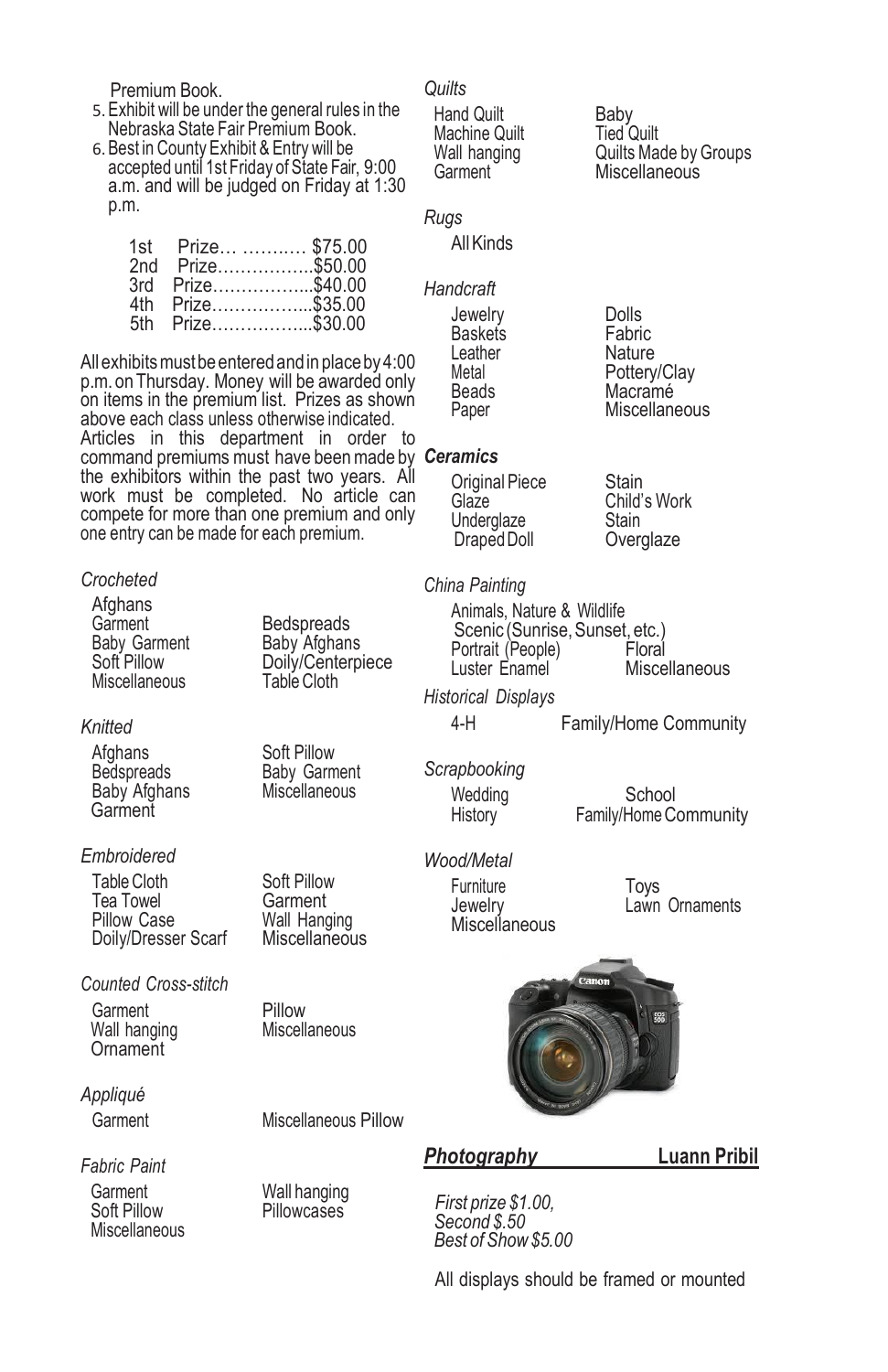on a stiff cardboard. (It is recommended that displays be placed in a plastic type bag to prevent dust or other damage.) There will be two categories: Amateur and Professional. Please let the superintendent know which category your entry will be. Photographs will display easier if they have a stiff back, prefer matted. Collage of three pieces.

Animals, Nature &Wildlife Scenic, includes Sunrise, Sunset Portrait (People) Candid (people Unposed) Floral Altered Picture Miscellaneous



## *Art* **Luann Pribil**

*First prize \$1.00, Second \$.50, Best of Show \$5.00*

All displays should be framed or mounted on a stiff cardboard. (It is recommended that displays be placed in a plastic type bag to prevent dust or other damage.)

Oils Chalk<br>Chalk Chalk Chalk Watercolors<br>Sketch Charcoal

Acrylics Pencil Miscellaneous



## **Junior Division………***Barb Shane*

We invite exhibits from children ages 8 and under.

Their exhibits will be interview judged on *Thursdayfrom10:00a.m.to4:00p.m.*

Exhibitorswill be broken up into the proper age division. Age divisions are 3 & under, 4-6 year olds and 7-8 year olds.

*Every juniorwill receive a ribbon and \$.50 per entry. A \$2.00 Best of Show will be given in each age division.*

Entries may be picked up Saturday, time to be determined by superintendent.

## *Entries are limited to five (5) per Junior.*



Tree Leaves (five), named & displayed on board **Posters** Three root crops Three non-root crop vegetables Three cut flowers, annual Three cut flowers, perennial Seed Picture Sketch or Drawing Miscellaneous Pictures **Painting** Puppet Photo Healthy Snack Painted T-shirt or Sweatshirt Plate of three cookies Magnet NatureExhibit Recycled Exhibit Sewing Exhibit Fine Art Exhibit Fruit Exhibit Wood Exhibit ClayExhibit Beaded Exhibit Lego Exhibit Any other **static** exhibit listed in the open division.